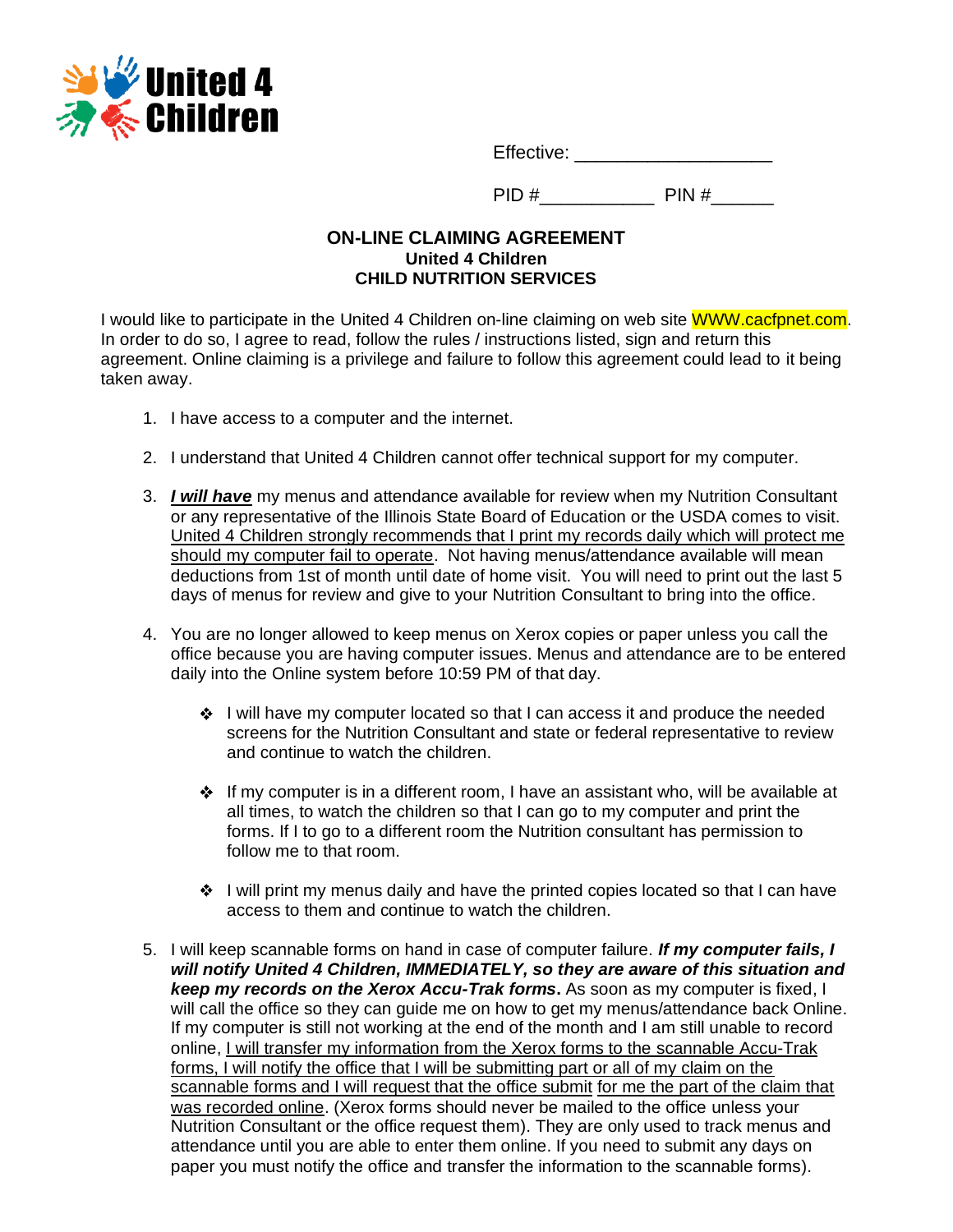- 6. **I will send other information needed to process my claim to United 4 Children postmarked before or by the end of the month.** This includes enrollment forms, special diet forms, holiday sign-in sheets or any other forms needed to process my claim. **I understand that if these papers are not postmarked by the end of the month that they will not be applied to the current claim and adjustments will not be made.**
- 7. *I will submit my online claim before 10:30 PM on the 2nd day of the month. If your claim is not submitted by this time you will be in 2nd cut – NO EXECPTIONS***.**
- 8. I will notify United 4 Children by e-mail to: [barthelemyc@united4children.org](mailto:barthelemyc@united4children.org) when school age children are present during normal school hours. (School closings, holiday breaks, snow days, teachers institute days, child sick, Dr. apt., etc.). Emails must contain your Name and PID #, the dates school age children are present, and the school age child's name and #. In Accutrak online go to the Change tab and school age to send this information. Any other changes you will need to call our office.
- 9. I will call the office if I am going to be away from home during a meal or snack service time, have no day care children present, or are closed. The office phone number is 1-800- 467-2322 ext 111.
- 10. If I change my e-mail address, telephone number, or move, I will e-mail the change to [barthelemyc@united4children.org](mailto:barthelemyc@united4children.org) immediately.
- 11. I agree to have my reimbursement funds be direct deposit. I will complete a direct deposit form so these funds will be sent to the bank I request. If that banking information should change, I will notify United 4 Children by email to [barthelemyc@united4children.org](mailto:barthelemyc@united4children.org) immediately with new banking information.

I have read this Agreement and will sign below and return the last page along with a direct deposit form to United 4 Children, 1310 Papin Suite 100 B, St Louis, MO 63103 or Fax to 314-531-4184 attn: Charlotte.

## **FAILURE TO RETURN THE AGREEMENT BELOW WILL MAKE YOU INELIGIBLE TO CLAIM ONLINE**